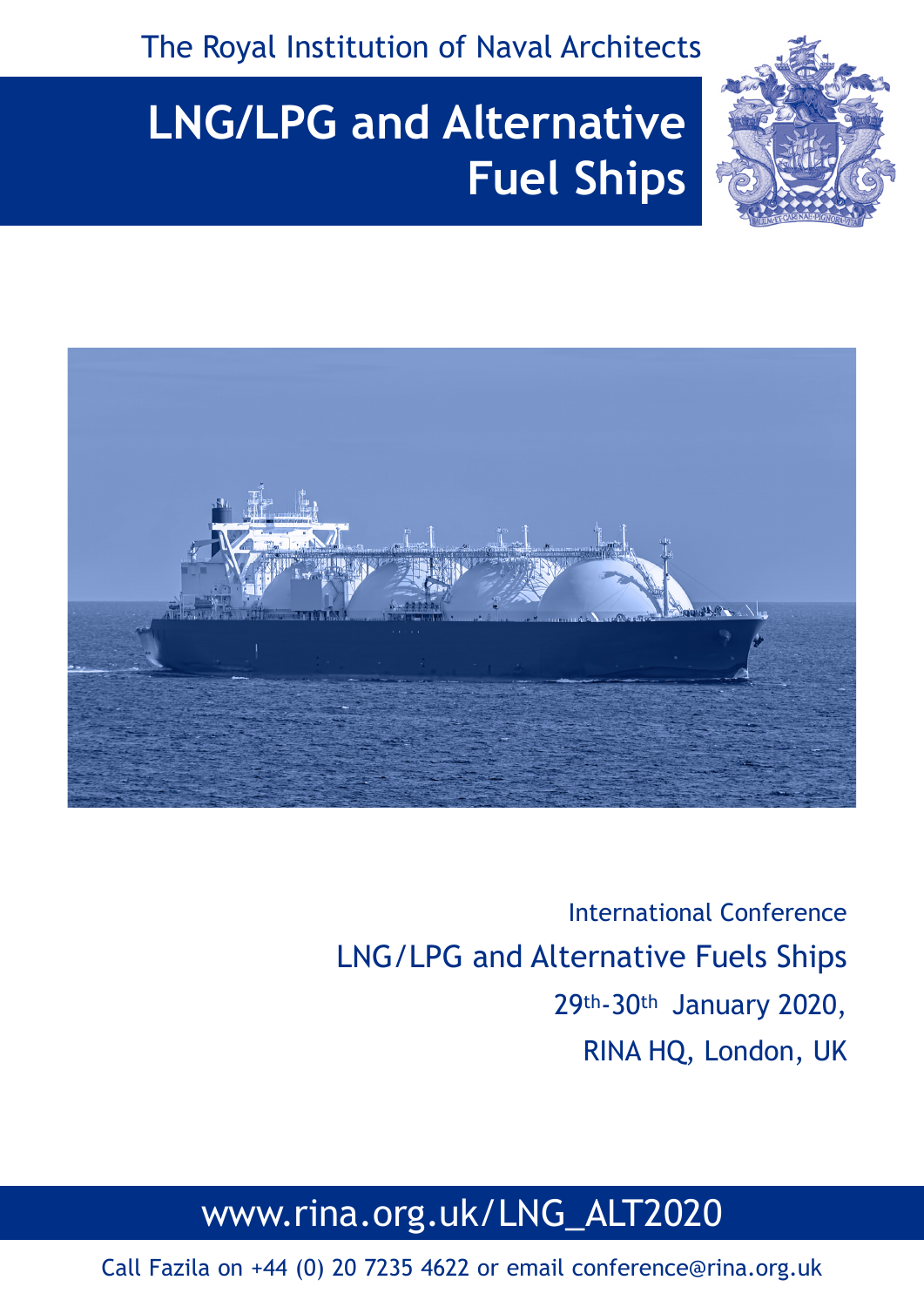#### **LNG Bunker Vessel Design and Operation** *K. W. Hutchinson, D. C Dobson, Safinah Group, UK*

*Worldwide there is a continuing growth in the application of natural gas for electrical power generation etc. for both industrial and domestic consumption, and increasingly now as a substitute for liquid hydrocarbon fuels in marine propulsion etc. Hence, natural gas is increasingly being transhipped in its cooled transitory form of Liquefied Natural Gas (LNG), primarily still transoceanic via conventional sized and larger LNG Carriers (LNGCs) between major production / reception hubs but now increasingly also in coastal waters utilising smaller LNGCs for regional distribution. Consequently, the world fleet of small LNGCs is increasing and the last few years has seen the introduction of a new class of ship namely LNG Bunker Vessels (LNGBVs) / Gas Supply Vessels (GSVs). Previous papers by the authors to RINA International Conferences held in 2016 and also 2017 and 2018 have discussed both large deep-water offshore and small-scale nearshore floating assets respectively. This paper will build upon these papers by turning attention to the emerging LNG bunkering sector. Drawing on over two decades of experience in the design and evaluation of numerous new-build design, conversion and upgrades of offshore Floating Liquefied Natural Gas (FLNG) FPSOs (Floating, Production, Storage and Offloading), LNG Floating Storage and Offloading (LNG FSOs) reception / distribution vessels, Floating, Storage and Regasification Units (FSRUs), LNG Floating Power Barges (LNGFPBs) etc. together with a decades experience in the design of conventional and highly novel, innovative and ultra-large LNGCs, of all configurations, the authors will briefly discuss the history and development of LNG shipping and offshore and near-shore floating LNG assets over the past half century. The paper will briefly describe the LNG supply and utilisation chain, with a focus on floating assets, before considering the current and future deployment floating LNG bunkering throughout the world in response to the significantly rising demand for LNG as a fuel for both small coastal tonnage and the largest deep-sea ships. The design of LNGBVs will be discussed in detail including the many common, and some unique, but often conflicting and diverse design and operational criteria which must be addressed coherently within the design process in order to generate robust and safe solutions. Finally, the unique operational aspects associated with LNGBVs will be discussed and recent experience shared.*

**Purpose designed LNG bunkering vessels (LBV): a 2020 update on characteristics and features** *R. Tustin, Woo-Jeong Choi, Jose Navarro, Lloyds Register, UK*

*For ocean going ships where operational endurance, and range, requires large capacity bunker fuel tanks the adoption of LNG as fuel has established a need for new types of dedicated LNG bunkering vessels (LBV) and LNG bunkering barges (LBB) with specialist systems* 

for handling the ship to ship bunkering of LNG.<br>In 2017 the first three early examples of purpose designed, and built, LNG bunkering vessels (LBV) were put into service to support<br>LNG bunkering operations in European Ports *LNG bunkering vessel examples were put into service including a first example of an LNG bunkering barge (LBB) as well as two cases of conversions into LNG bunkering vessels (LBV). These 2018 examples were described in a paper presented for publication by RINA-HIMT in 2018.*

*Further examples of dedicated LNG bunkering vessels (LBV) and LNG bunkering barges (LBB) have been delivered in 2019 and are on order and under construction for delivery in 2020 and 2021.*

*Summarizing LNG bunkering fleet development and comparing LNG bunkering vessels (LBV) in service, under construction and on order the paper will offer an update of the authors 2017 and 2018 RINA papers. Finally a comparison will be offered of LNG bunker vessels with receiving LNG fuelled ships from publicly announced agreements for LNG fuel supply.*

**A study on the performance and emissions of a marine diesel engine fueled with Schizochytrium sp. microalgae oil and its blends** *H. M. Attar, Newcastle University, UK*

*The use of microalgae for purposes of producing biofuels offers many benefits in the ecological and terrestrial preservation domain. The strain selection affects the chemical configuration and hence, the engine's efficiency and exhaust gas emissions. This research investigates the performance and emissions of a marine diesel engine fuelled with marine microalgae (Schizochytrium sp). The engine is fuelled with B20 (20% algae, 80% diesel), B50 (50% algae, 50% diesel) and B100 (100% algae) without any chemical additives. The blends were prepared before each test by heating the algae oil, then blending it with diesel in a stander heating hotplate using a blender machine. The experiments in this project were conducted under various engine speeds and loads.*

*A drop in power (up to 26%) and BTE (Break Thermal Efficiency) (up to 30%) was observed during the experiments with the three fuels mentioned above at full load, comparing to diesel oil. At lower loads however, the engine performance of B20, B50 and B100 was almost the same as diesel oil in most test conditions. Additionally, the BSFC (Break Specific Fuel Consumption) of algae oil and its blends was higher (up to 38%) than diesel oil in all test conditions while the engine emissions of NOx and NO were much lower (up to 56% and 60% respectively). Noticeably, CO emissions of B100 were up to 60% lower than diesel oil at full load. These findings portray algae oil as the optimum alternative fuel for diesel engines and a promising solution to diesel engine emissions.*

#### **Port Design for Small LNG Carriers**

*A. Crowle, McDermott International, UK*

*There is an expected increase in ordering of small LNG carriers (less than 50,000 cum) in the near future. Therefore, advances in LNG*  port design is required to combine facilities for both very large LNG carriers and small LNG Carriers.<br>LNG ports are traditionally designed for LNG carrier of 125,000 to 266,000 cum capacity. This paper outlines the advanc

*design to combine facilities for large LNG carriers and small LNG Carriers between 1,000 cum to 50,000 cum capacity. These loading operations for small scale LNG ships would take place on existing large scale LNG berths and so the paper identifies any changes to the existing design that would be required in order to have the capability to load to ships of all sizes. The key elements of LNG ports for all capacity to date show that Small scale LNG carriers are generally equipped with an elevated manifold with 16" presentation flanges to allow standard LNG export loading arms to connect to the ship without any risk of overreach. Additional fenders may be required at the jetty head to allow safe berthing of ships with capacity up to approximately 20,000 m3.*

*Small scale LNG ships are normally not equipped with a compressor to return the Boil Off Gas (BOG) generated during loading back to shore. Therefore the differential pressure between the ship's tanks and the onshore LNG tanks has to be sufficient to allow the BOG to free flow back to shore.*

### **Conversion of an LNG carrier to Floating Storage and Regasification Unit** *R. Bhat, University of Strathclyde, UK*

*Natural gas is hydrogen rich mixture of light hydrocarbons having the chief composition of methane. While natural gas can be transported*  through pipelines, the cost of pipeline is between 3- 4 million USD per km (Songhurst et al., 2017) which makes the transportation of<br>natural gas over large distances cost ineffective and hence rest of the natural gas trad *volume will increase to 50 % from 2014 to 2020 (Shell-LNG-outlook, 2017). Since the increase in natural gas demand will be sudden, many countries will are required to augment their LNG import infrastructure including regasification units, Storage units like tanks. While the development of import infrastructure can take more money and time, like up to 4 years. A new build FSRU can take upto 36 months and require CAPEX of upto approx 450 million USD (Egashira et al., 2013). This cost of FSRU can further be brought down by carrying out conversion of an LNG carrier, which can take cost up to approx 320 million USD and the time of 12-24 months (Songhurst et al., 2017). This project was on conversion of an LNG carrier to FSRU to provide 2.5 MTPA regasification facility in Jaigarh port, India. After the process design, the equipment layout and conversion was carried in accordance with DNV GL classification rules. Risk assessment was conducted to determine critical subsystems of the FSRU using BBN diagrams and the project was concluded by cost analysis.*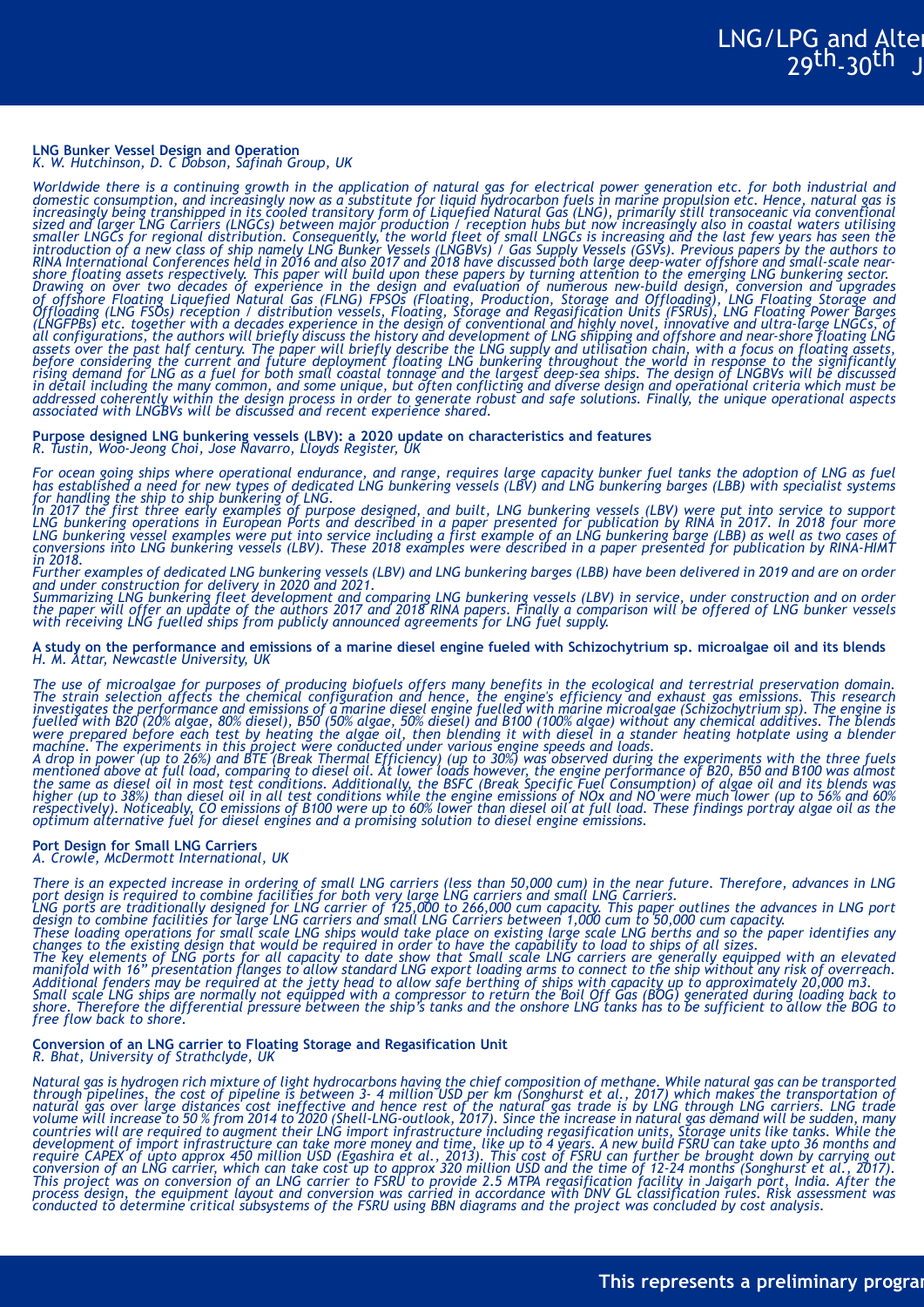#### **A Comparison of Hydrogen and Ammonia for Future Long Distance Shipping Fuels** *C. J. McKinlay, S. R. Turnock, D. A. Hudson, University of Southampton, UK*

*Due to environmental pressures, the shipping industry will likely be required to significantly reduce oil and gas usage in the near future. This paper directly compares two low-emission fuels, hydrogen (H2) and ammonia (NH3), for the application of long distance international shipping. The approach taken was to analyse data from an LNG tanker, considered a typical long distance vessel, to make approximations of energy requirements. A key finding was the maximum energy consumption for a single voyage: 9270 MWh. Based on this figure, calculations were made for the required volume, mass and variable cost for several fuel types. Results showed that H2 required volume was 3930 m3 and 6620 m3 for liquid and pressurised gas storage respectively. H2 is often dismissed for mobile applications due to its low volumetric density, however this study has shown that these volumes are not unrealistic. Ammonia was shown to have several desirable characteristics, but also has low gravitational energy density that would increase the overall ship mass by 0.2 to 2.2 % compared to other fuels, having a negative effect on performance. Also considered were batteries as a power sources, but were shown to be too large, heavy and expensive for long distance applications. Both hydrogen and ammonia have the potential to be solutions for the decarbonisation of long distance shipping, however this study has highlighted a number of key engineering challenges that require further research before either option is to become viable.*

#### **A Flexible LNG Bunkering Vessel** *R. Sevastre, ICE, Isle of Man*

*In 2019, the authors' organisation ("ICE") was challenged by a major player in the LNG supply market to design an oceangoing mediumspeed, manoeuvrable LNG Bunkering Vessel, capable of bunkering LNG in ports worldwide.*

*The vessel is designed to transport approximately 8,000 m3 of LNG and will be able to supply multiple vessels during the same voyage ("milk run" operation mode), carrying different partial loads in two (2) x 4,000 m3 independent type C bi-lobe cargo tanks.*

*A wide range of transfer rate (up to 1,000 m³/hour) is achievable by a combination of four cargo pumps, considering that the customers may have highly different receiving capacities for LNG and the fact that for some vessels – including ferries, cruise and container ships – the time available for fuelling is limited by a strict timetable. Maritime "pit stop" bunkering can be carried out in parallel with unloading and loading operations for cargo or passengers.*

*The vessel is equipped with two electrically driven 2,600 kW azimuth thrusters plus a 450 kW bow thruster. Power is generated by three* 

pure gas engine generators for which two fuel gas supply operation modes are possible:<br>• Fuel supply with the accumulated Boil-off Gas (BOG) from the cargo tanks, used mainly when sailing from one port to another, and<br>• Fu *system is also a back-up to the BOG fuel supply.*

*The special, innovative features related to bunkering operation include:*

*• Aft loading / unloading manifolds, in addition to the conventional port and starboard midships manifolds, to enable load and offload at any of the current LNG terminals and various sizes of vessels;*

*• Electric-hydraulic manifold crane located midships with a capacity of 3.5 – 4 tons SWL at 17 – 21 m outreach, dedicated to LNG / vapour hoses and fenders handling;*

*• Electric-hydraulic manifold crane aft (5 tons SWL at 15 m); • Pneumatic Fenders designed for offshore ship-to-ship transfers.*

**Numerical Investigation on Coupling Dynamic Performance of FLNG and LNG Carrier duringn Side-By-Side Offloading Operation** *A. Nair, Houlder, UK*

*Z. Hu, Newcastle University, UK*

*FLNG (Floating Liquefied Natural Gas) is a relatively new concept, moored offshore to produce and storage liquid natural gas, and offload it to LNC carrier. The side by side offloading operation of FLNG and LNGC is a challenging task due to the complicated dynamic coupling responses and the extremely strict safety requirement on liquid cargo in -163-degree temperature. Hence the reliability of side-by-side offloading operation must be guaranteed regarding vessels motion and the loads induced on the connecting system. This paper addresses a numerical study on the coupled hydrodynamic characters of the side-by-side FLNG, LNGC and connecting system, through frequency-domain and time-domain analysis methods. The numerical analysis is carried out with the state-of-the-art software code. The frequency domain analysis was conducted for the single body and multibody respectively, with various loading conditions. The multibody analysis investigated hydrodynamic interaction and gap resonance. A comparison analysis is carried out to calibrate the numerical models with the experimental results.*

*It is shown that the time series of vessel motion bring concern on low-frequency motion in the collinear environment, and the large relative low frequency motion of vessels can be detrimental to the hawser lines. The comparison analysis shows that the direction of environment loads plays an obvious role in the accuracy of numerical analysis results. It is also indicated that decrease in the gap between vessels can lead to an increased hydrodynamic interaction amplitude. Consequently, the researcher could effectively analyse the behaviour of vessels in a variable environment heading for different loading condition to evaluate load on the connection system thus to aid the designers and operators.*

#### **Future fuels for commercial shipping** *J. Buckingham, BMT, UK*

*By 2050, each ship will need to emit GHG at 25% the 2008 reference to meet the requirement to halve GHG emissions from shipping by 2050, and if shipping doubles by then. The required 75% reduction cannot be achieved through the use of energy saving technologies alone, but they do have a role to play in reducing the 40% reduction in energy intensity to meet putative IMO 2030 targets. Worldwide speed limits policed by AIS-type technology also cannot make the meaningful saving, even if slower ships speeds greatly* 

*increase the potential benefits from wind propulsion. Alternative zero-carbon fuel will be used to provide a large part of the solution to meet the 2050 target. This paper examines individual low-carbon sourced fuels such as methanol, ammonia, biofuels and others. The paper explores their production and supply chain both now and speculates how they may change in future years to address the likely bunker demands. This examination will take place in the context of shipping in the world's energy consuming sector and the way in which it may become one of the largest global consumers of liquid fuel as other sectors case to use it.*

*A possible future trajectory in low-carbon infrastructure will include example case studies to indicate how the future energy mix may affect the production of shipping fuels.*

*The paper draws together and analyses published material from a wide range of sources and seeks to create a context of how future energy for shipping bunkers will evolve.*

#### **Practical lessons learned from the use of LNG over the past decade** *G. Plevrakis, ABS, Greece*

*Given the IMO initial greenhouse gas strategy including targets established for 2030 and 2050, there is increased focus on the fuels being used in the marine sector. LNG, which can be considered to have a carbon intensity reduction from traditional fuels in the region of 20%, has been identified in many studies as a potential transition fuel, to serve as a bridge from today until future application. With LNG having been used in the industry for many years there is good practical experience which has been obtained. This presentation will address the practical lessons learned from the use of LNG over the past decade.*